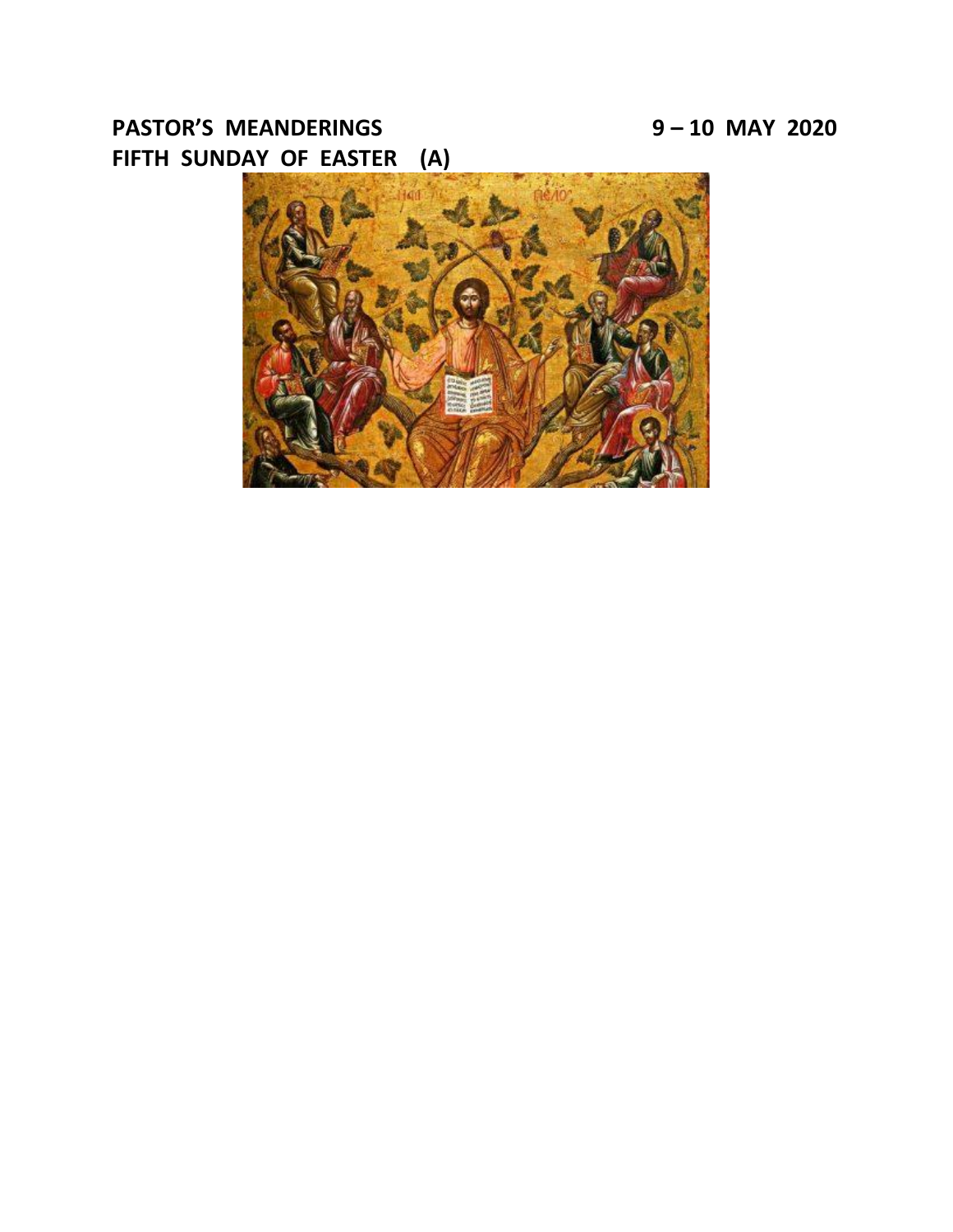

### **SUNDAY REFLECTION**

The Eucharist is the sacrament of Jesus' sacrifice of His whole life, death and resurrection, through which He offers thanksgiving to His Father for everything which He has received from Him. In our communion we are given to participate in this unique priestly and sacrificial action of Jesus. Here and now we exercise our royal priesthood in and through Him, praising and thanking God the Father, in the Holy Spirit, for all of His gifts to us – especially that of Jesus Himself. What we are doing now, however, represents what we are called to do throughout the whole of our lives and in the details of our daily existence: to praise and thank God by our behavior, to make our action coincide with our contemplation and prayer. We are a Eucharistic people.

**STEWARDSHIP:** "Those who have faith in Me will do the works I do, and far greater than these," Jesus tells His disciples. That's quite an assignment for us as Christian stewards!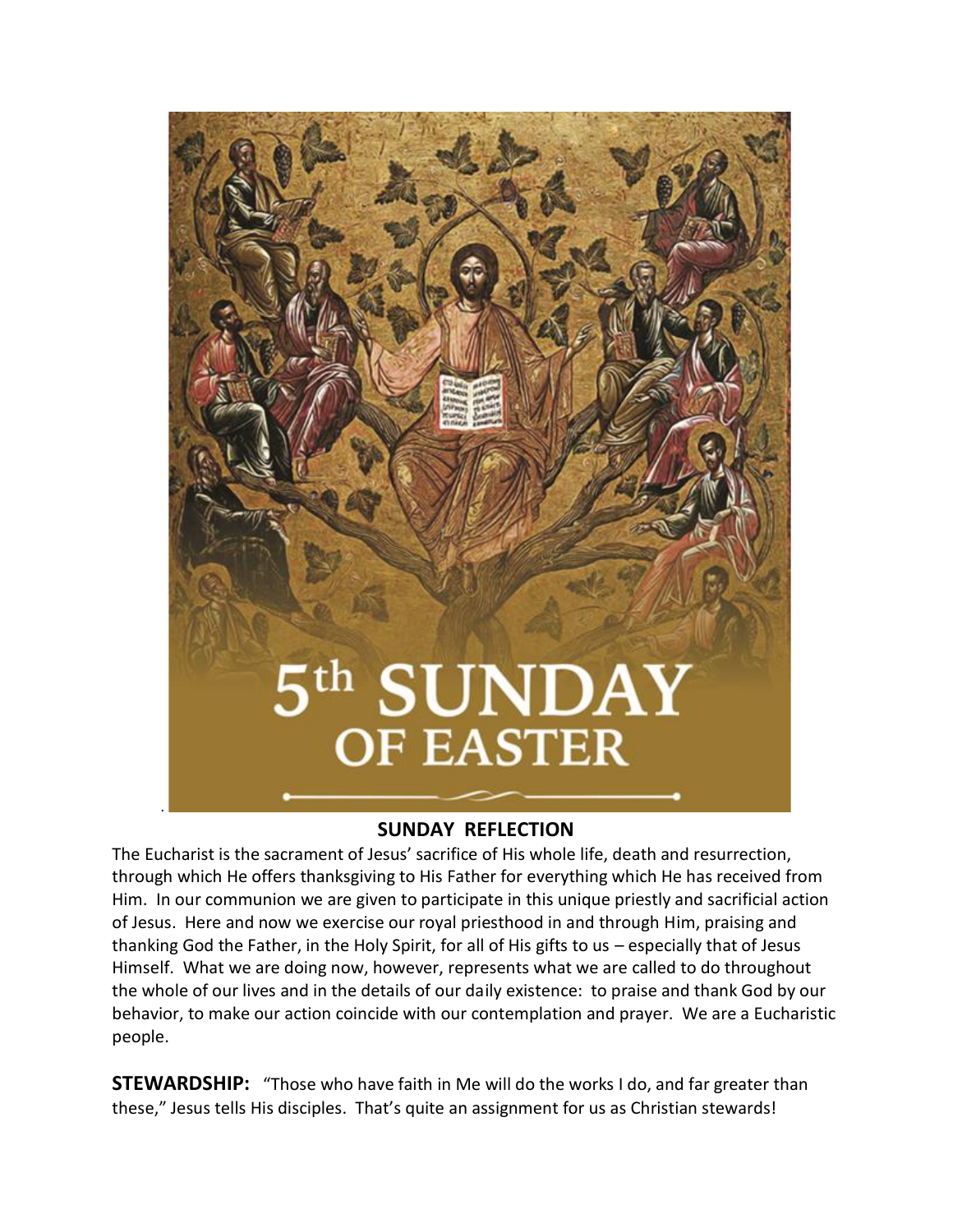### **READINGS FOR THE SIXTH SUNDAY OF EASTER 17 MAY '20**

**Acts 8:5-8, 14-17:** The growth of the early church continues as Philip is welcomed by the Samaritans and they receive the Holy Spirit.

**1 Pt. 3:15-18:** Jesus suffered and died for the sake of our sins and has been raised to life in the Spirit.

**Jn. 14:15-21:** Jesus promises His disciples that He will be with us and alive in us through His Spirit of truth.

### **PAPAL INTENTION FOR MAY**

That, faithful in their service to the Word and the poor, may be an invigorating symbol for the entire Church

## **WHAT WAS THE IMPORTANCE OF THE RECONSECRATION OF THE U.S. TO THE VIRGIN MARY ON 1 MAY OF THIS YEAR?**

On May 1 of this year the US Conference of Bishops along with the Canadian Conference of Bishops re-consecrated the two countries to the Virgin Mary. This action was reported here and that evening's prayer service incorporated that re-consecration in its format. This action on the part of the bishops may have a longer lasting impact than merely turning in prayer at this particular moment in the midst of confronting the impact of the COVID-19 pandemic. In its April 23 announcement of this event the USCCB stated that "Through a collective dedication or entrustment of a nation to Mary, an act of consecration is meant to be a reminder to the faithful of the Blessed Mother's witness to the Gospel and to ask for her effective intercession before her Son on behalf of those in need,"

What does that mean for each of us, the average person in the pew? When we consecrate ourselves to God through the Blessed Mother, we are making a powerful invitation for them to be more a part of our lives. The importance of this invitation cannot be understated. Before this current crisis, we had other crises. Certainly, some of us may feel like we are struggling, going without the sacraments and, dealing with the various limitations that have been imposed on our normal routines. In one way or another it has left us with the feeling that we have been stripped of the comforts and habits that helped us feel like we were moving ahead in life with some degree of success, too.

But it helps to keep in mind what our culture was like leading up to this pandemic. Some of our most heated debates revolved around identity politics. It seemed we would get wrathfully angry at one another at the mere mention of a name. It was dangerous territory.

And this health crisis that is causing unprecedented sickness, death, and economic collapse is now exacerbating it all. At a time when we should feel some kind of solidarity as vulnerable human beings, we watch the same old anger seemingly get worse.

So how can Mary help? She's our mother! An ancient view of her role as exemplified by Christ's words to her and St. John as they stood at the foot of the Cross. As the mother of God, who carried Jesus in her womb and raised Him and lived with Him and walked with Him in His passion and held Him in His death, there is no sorrow she does not know, there is no injustice unfamiliar to her.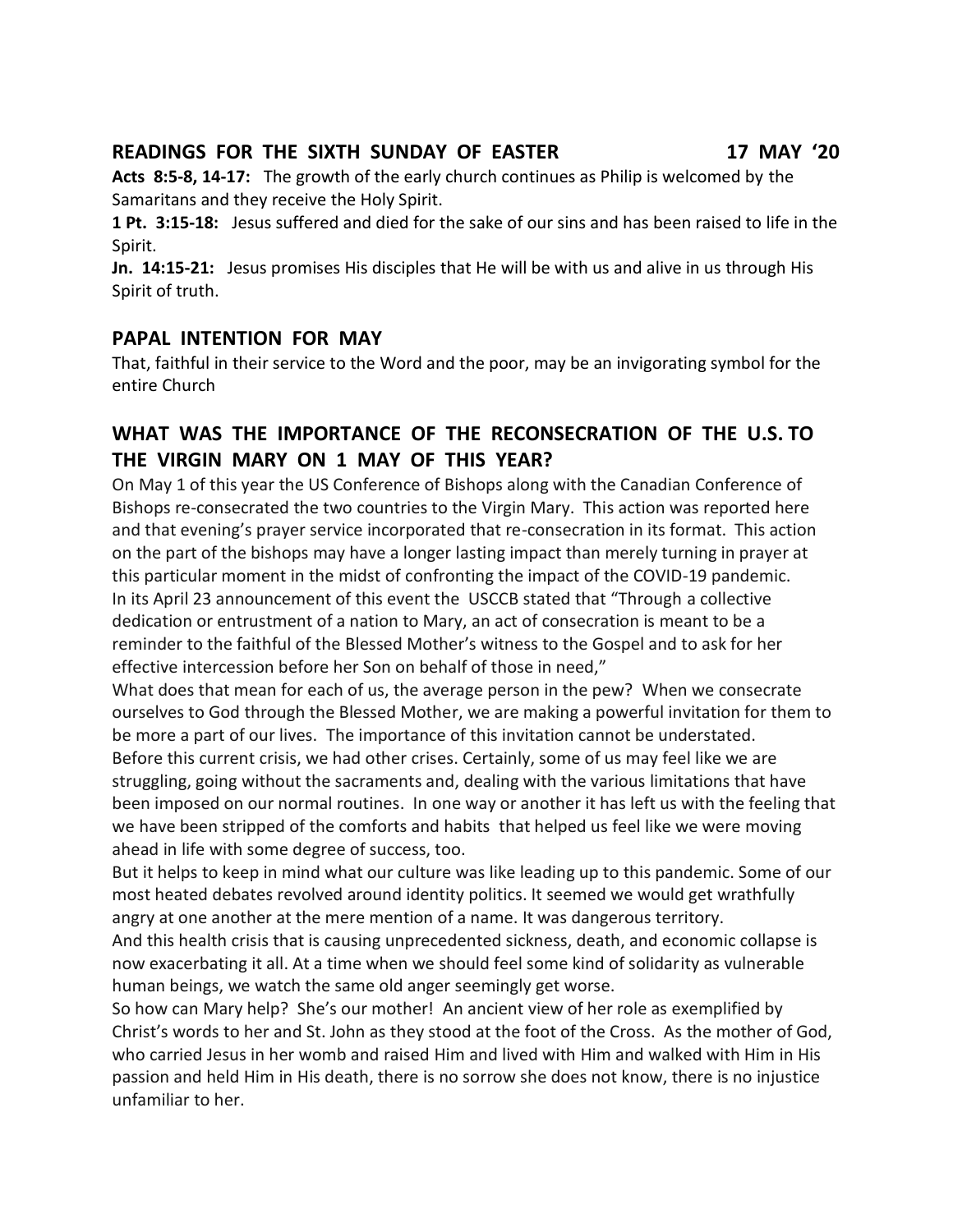When people are being their most irrational out of fear, she is near. She felt the grave, horrific consequences of the sickness of sin in every fiber of her being. There is no one who could understand every kind of grief and anxiety we are facing more than our Blessed Mother. Our ancestors in the faith knew this and understood this characteristic of the Virgin and naturally gravitated to her in a way that has been lost to a degree in our own era. One in which we may, as in the past, find comfort.

There's also a beautiful calendar alignment, as the re-consecration came just days after St. Louis Marie de Montfort's April 28 feast day. God used him to make consecration to Mary part of Church tradition. And as often happens with those things that are "of God," it came with considerable suffering for him, as those around him persecuted him for his rigorous piety. He talked about making ourselves "slaves" to our Blessed Mother, a phrase that may arouse suspicion in contemporary language. But when we consider that she is the most perfect disciple of Jesus, closer to Him than anyone who has ever lived on this earth, isn't that precisely who we want to model our lives on?

### **Teach me your ways, Mary!**

With the re-consecration that took place on 1 May, a month traditionally dedicated to Mary, this is precisely what we as a nation were petitioning. We can recall the words of St. De Montfort, who famously said that "the surest, easiest, shortest, and the most perfect means" to becoming a saint is consecrating oneself to Jesus through Mary.

In his popular Marian consecration book based on St. De Montfort, "*33 Days to Morning Glory,*" Father Michael Gaitley quotes St. De Montfort as assuring that "if we establish solid devotion to our Blessed Lady, it is only to establish more perfectly devotion to Jesus Christ, and to provide an easy and secure means for finding Jesus Christ."

Who would not want to go along that path? Especially now in a time of such uncertainty? "Consecration to Mary is a Cristo-centric act of faith, hope and love that stirs the Lord's heart, and our heart," points out Kathleen Beckman, editor of *"When Women Pray".*.."

"Re-consecration to Mary reminds me of when a married couple renews their vows to one another," says Beckman, whose chapter in the book is on having a Marian heart, receptive to all God has to offer.

Beckman also points out that "over time we are at different stages of friendship with Jesus and Mary, and so in the spiritual life that is always growing, each time that we recommit to Mary and Jesus, it's possible to grow deeper in faith, hope and love."

For Father Edward Looney, author of "*A Heart Like Mary's"* and *"Our Lady of Good Help: A Prayer Book for Pilgrims",* the re-consecration brings to mind the figure of the "disciple that Jesus loved."

"In the gospel of John, it records Jesus' entrustment of Mary to John and John to Mary. John stands in place of us all," says Father Looney. "I see Marian consecration as a way for believers to explore the meaning and come to accept Mary as their mother. The saints have often said that God wishes to dispense grace to the world through the intercession and mediation of Mary. Consecration is us giving our lives to Jesus through the hands of Mary." According to Father Looney, who is a priest of Green Bay, Wisconsin, the U.S. and Canadian bishops haven't invented anything new here.

He also said that "When an individual makes a consecration to Mary, it is customary and recommended to go through the process and re-consecrate oneself," "It is a renewal and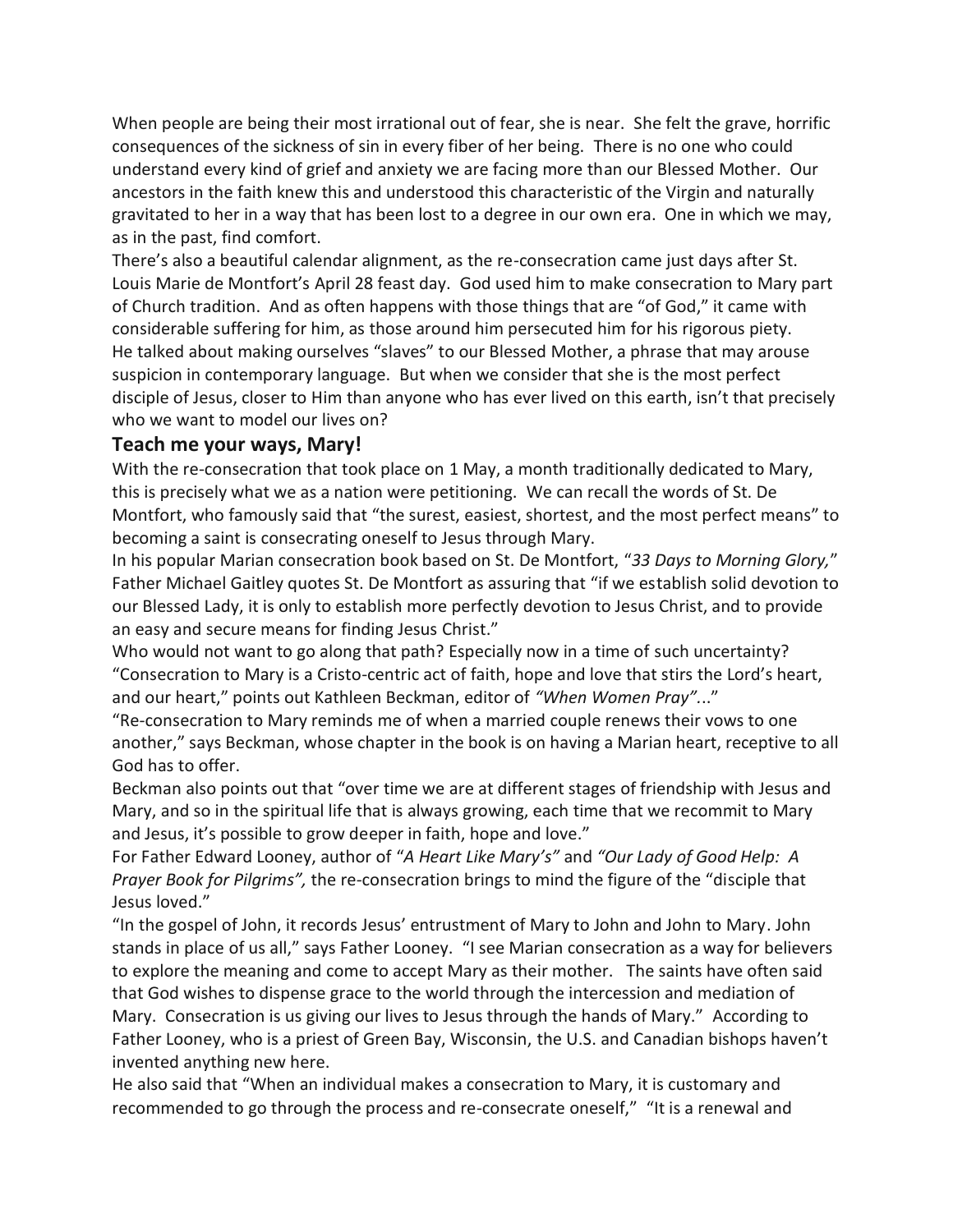reminder of Mary's role in our lives. Every time we pray the 'Memorare,' we ask Mary to 'Remember, O most gracious Virgin Mary.' Re-consecration in a sense isn't just a reminder for ourselves, but also a reminder to Mary to not forget us who are her children."

Consecration is a statement of faith and has a rich history, even in our country. In their announcement, the bishops recalled that the first bishop of the United States, John Carroll, had a devotion to Mary and placed the new nation under her protection in 1792. She would later be named our patroness as a country.

Fr. Looney recalls one of many other examples that you won't find in many history books, like "the Ursuline nuns in New Orleans who during the Battle of New Orleans promised each year to pray the '*Te Deum*' in gratitude for an end to the battle. More than 200 years later, on the feast of Our Lady of Prompt Succor, the people gather at the Ursuline Convent and fulfill this promise."

In this time of the coronavirus, Father Looney believes, "we are in essence asking Mary to be our mother, advocate, an intercessor. We ask her to watch over our country, obtain healings, and to ask Jesus to do something miraculous. In desperate times, we turn to heavenly aid and assistance, realizing we cannot do it on our own."

"As the country is re-consecrated to Mary, it is an opportunity for us to renew our Marian devotion and maybe add something extra during the month of May." As an example praying the rosary and adding the prayers Pope Francis has suggested reflecting on at the end of its recitation.

We can also renew our personal and family consecrations to Jesus through Mary and add acts of reparation to our days during May, "offering up of suffering, releasing anxiety and fear to the Immaculate Heart of Mary. What took place on the  $1<sup>st</sup>$  opens the opportunity for all of us as a community of faith to turn to the Virgin entrusting ourselves and everyone in our nation to the loving care of God through Our Lady's intercessory prayers and asking her that as we move forward, every day be spent loving our neighbor and seeing Christ in every unwelcome surprise. Our Mother is a fierce protector against sickness, evil and darkness. This should be a cause of joy and peace — even in a crisis."

### **WHY THIS DEDICATION OF THE MONTH OF MAY TO MARY**

It has often been forgotten by Catholics themselves, and therefore it is not surprising that those who are not Catholic often have a completely wrong conception of Catholic devotion to the Mother of God. They imagine, and sometimes we can understand their reasons for doing so, that Catholics treat the Blessed Virgin as an almost divine being in her own right, as if she had some glory, some power, some majesty of her own that placed her on a level with Christ Himself. They regard the Assumption of Mary into heaven as a kind of apotheosis placed in the Redemption would seem to be equal to that of her Son. +++ But this is all completely contrary to the true mind of the Catholic Church.+++ It forgets that Mary's chief glory is in her nothingness, in the fact of being the "Handmaid of the Lord," as one who in becoming the Mother of God acted simply in loving submission to His command, in the pure obedience of faith. She is blessed not because of some mythical pseudo-divine prerogative, but in all her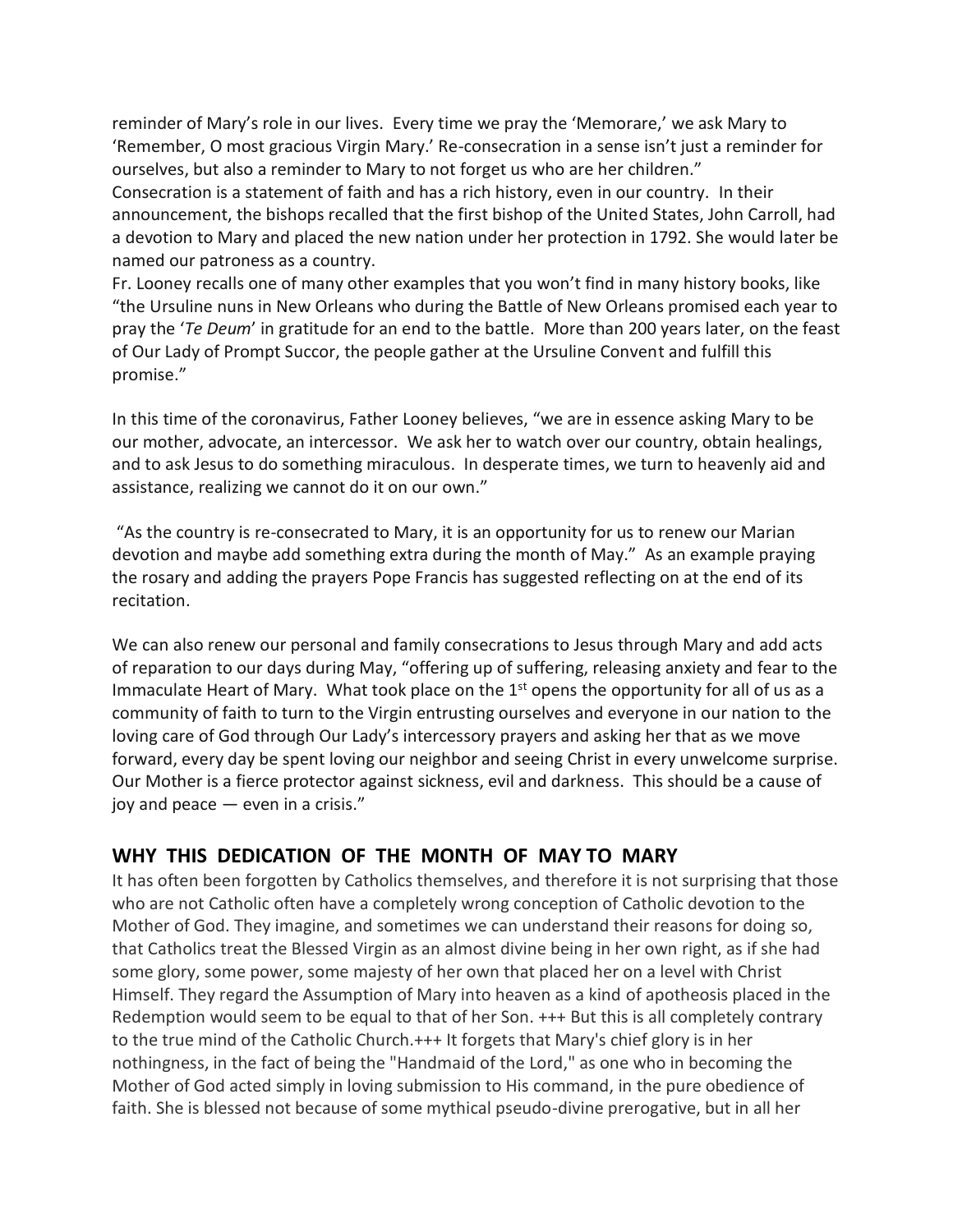human and womanly limitations as one who has believed. It is the faith and the fidelity of this humble handmaid, "full of grace" that enables her to be the perfect instrument of God, and nothing else but His instrument. The work that was done in her purely the work of God. "He that is mighty hath done great things in me." The glory of Mary is purely and simply the glory of God in her. And she, like anyone else, can say that she has nothing that she has not received from Him through Christ.

As a matter of fact, this is precisely her greatest glory: that having nothing of her own, retaining nothing of a "self" that could glory in any- thing for her own sake, she placed no obstacle to the mercy of God and in no way resisted His love and His will. Hence she received more from Him than any other saint. He was able to accomplish His will perfectly in her, and His liberty was in no way hindered or turned from its purpose by the presence of an egotistical self in Mary. She was and is in the highest sense a person precisely because, being "immaculate," she was free from every taint of selfishness that might obscure God's light in her being. She was then a freedom that obeyed Him perfectly and in this obedience found the fulfillment of perfect love. The genuine significance of Catholic devotion to Mary is to be seen in the light of the Incarnation itself. The Church cannot separate the Son and the Mother. Because the Church conceived of the Incarnation as God's descent into flesh and into time, and His great gift of Himself to His creatures, she also believes that the one who was closest to Him in this great mystery was the one who participated most perfectly in the gift. When a room is heated by an open flame, surely there is nothing strange in the fact that those who stand closest to the fireplace are the ones who are warmest. And when God comes into the world through the instrumentality of one of His servants, then there is nothing surprising about the fact that His chosen instrument should have the greatest and most intimate share in the divine gift. Mary, who was empty of all egotism, free from all sin, was as pure as the glass of a very clean window that has no other function than to admit the light of the sun (Son). If we rejoice in that light, we implicitly praise the cleanness of the window. And of course it might be argued that in such a case we might well forget the window altogether. This is true. And yet the Son of God, in emptying Himself of His majestic power, having become a child, abandoning Himself in complete dependence to the loving care of a human Mother, in a certain sense draws our attention once again to her. The Light has wished to remind us of the window, because He is grateful to her and because He has an infinitely tender love, it is certainly a great grace and a privilege, and one of the most important aspects of this privilege is that it enables us to some extent to appreciate the mystery of God's great love and respect for His creatures. That God should assume Mary into heaven is not just a glorification of a "Mother Goddess." Quite the contrary, it is the expression of the divine love for humanity, and a very special manifestation of God's respect for His creatures, His desire to do honor to the beings He has made in His own image, and most particularly His respect for the body which was destined to be the temple of His glory. If Mary is believed to be assumed into heaven, it is because we too are one day, by the grace of God, to dwell where she is. If human nature is glorified in her, it is because God desires it to be glorified in us too, and it is for this reason that His Son, taking flesh, came into the world.

In all the great mystery of Mary, then, one thing remains most clear: that of herself she is nothing, and that God has for our sakes delighted to manifest His glory and His love in her.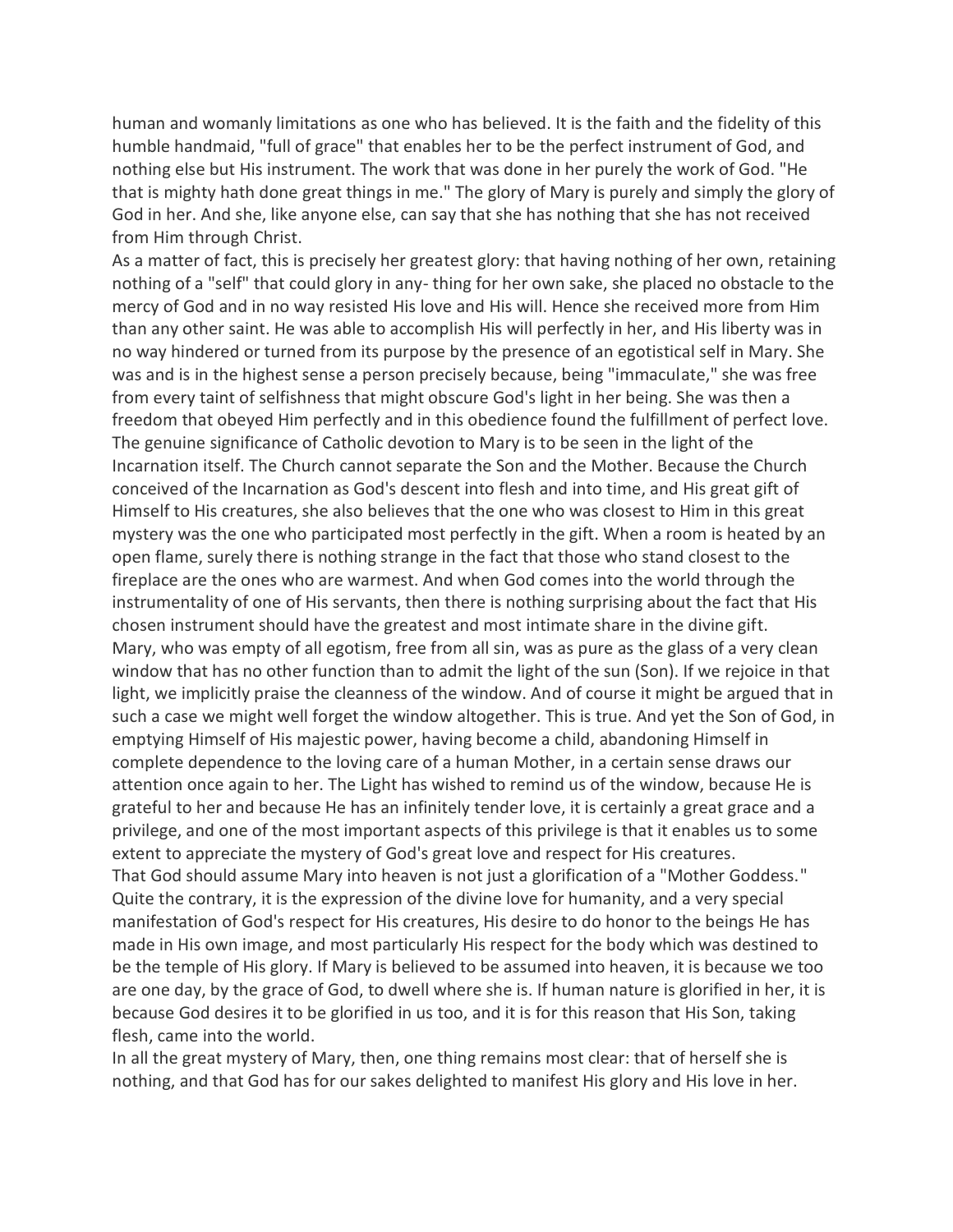It is because she is, of all the saints, the most perfectly poor and the most perfectly hidden, the one who has absolutely nothing whatever that she attempts to possess as her own, that she can most fully communicate to the rest of us the grace of the infinitely selfless God. And we will most truly possess Him when we have emptied ourselves and become poor and hidden as she is, resembling Him by resembling her.

And all our sanctity depends on her maternal love. The ones she desires to share the joy of her own poverty and simplicity, the ones whom she wills to be hidden as she is hidden, are the ones who share her closeness to God.

Among Catholics, May is most well-known as "Mary's Month," a specific month of the year when special devotions are performed in honor of the Blessed Virgin Mary.

#### **Why is that? How did May become associated with the Blessed Mother?**

There are many different factors that contributed to this association. First of all, in ancient Greece and Rome the month of May was dedicated to pagan goddesses connected to fertility and springtime (Artemis and Flora, respectively). This, combined with other European rituals commemorating the new season of spring, led many Western cultures to view May as a month of life and motherhood. This was long before "Mother's Day" was ever conceived, though the modern celebration is closely related to this innate desire to honor maternity during the spring months.

In the early Church there is evidence of a major feast of the Blessed Virgin Mary celebrated on the 15th of May each year, but it wasn't until the 18th century that May received a particular association with the Virgin Mary. According to the *Catholic [Encyclopedia,](http://www.newadvent.org/cathen/10542a.htm)* "The May devotion in its present form originated at Rome where Father Latomia of the Roman College of the Society of Jesus, to counteract infidelity and immorality among the students, **made a vow at the end of the eighteenth century to devote the month of May to Mary**. From Rome the practice spread to the other Jesuit colleges and thence to nearly every Catholic church of the Latin rite." Dedicating an entire month to Mary wasn't a new tradition, as there existed a prior tradition of devoting 30 days to Mary called *Tricesimum*, which was also known as "Lady Month."

Various private devotions to Mary quickly became widespread during the month of May, as it is recorded in the *Raccolta,* a publication of prayers published in the mid-19th century.

*It is a well-known devotion, to consecrate to most holy Mary the month of May, as the most beautiful and florescent month of the whole year. This devotion has long prevailed throughout Christendom; and it is common here in Rome, not only in private families, but as a public devotion in very many churches. Pope Pius VII, in order to animate all Christian people to the practice of a devotion so tender and agreeable to the most blessed Virgin, and calculated to be of such great spiritual benefit to themselves, granted, by a Rescript of the Segretaria of the Memorials, March 21, 1815 (kept in the Segretaria of his Eminence the Cardinal-Vicar), to all the faithful of the Catholic world, who either in public or in private should honor the Blessed Virgin with some special homage or devout prayers, or other virtuous practices.*

In 1945, Pope Pius XII solidified May as a Marian month after establishing the feast of the Queenship of Mary on May 31st. After the Second Vatican Council, this feast was moved to August 22, while May 31st became the feast of the Visitation of Mary.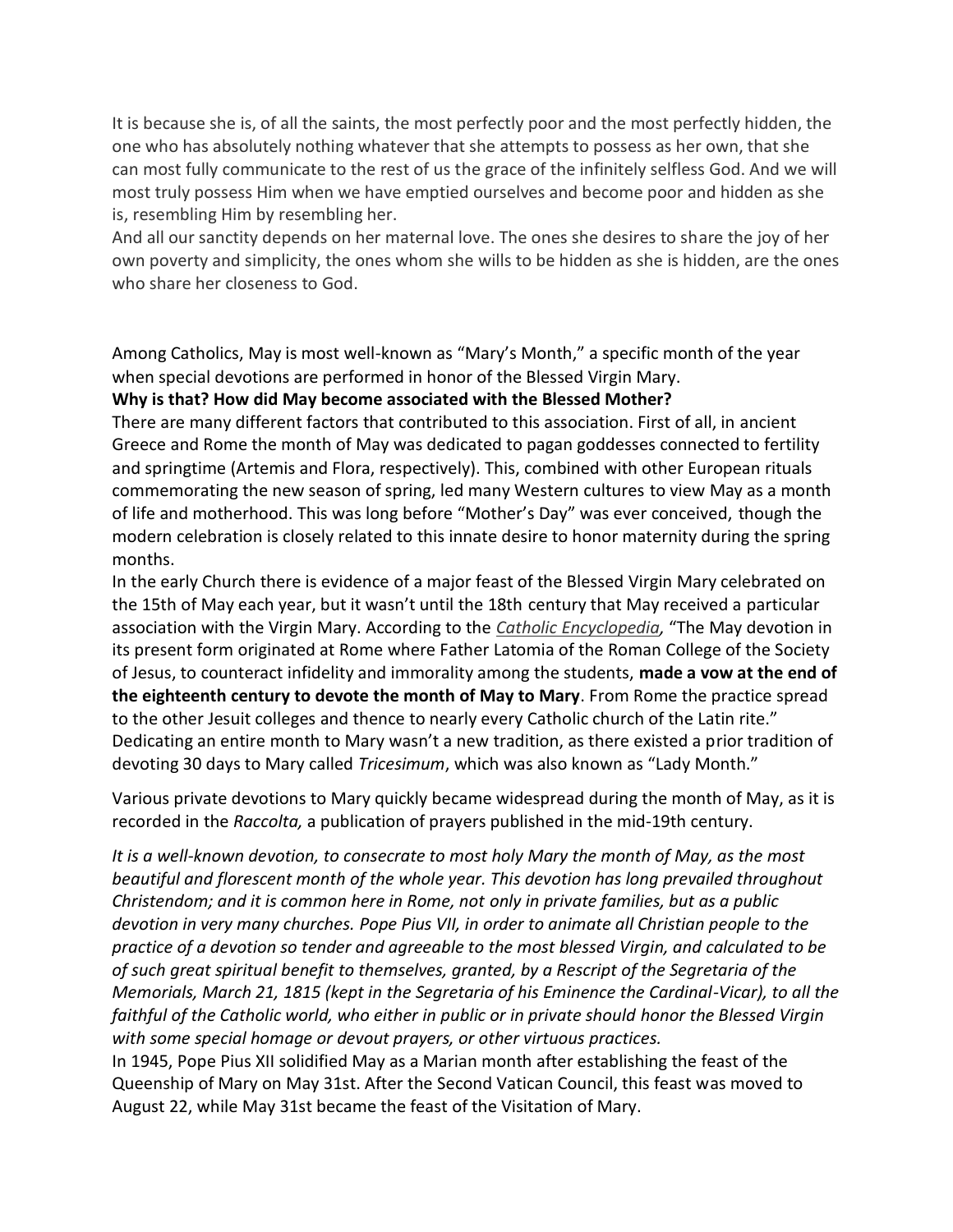The month of May is one rich in tradition and a beautiful time of the year to honor our heavenly mother.

The tradition of dedicating the month of May to Mary, came about in the  $13<sup>th</sup>$  century, however there are earlier antecedents. Some say because it was created to replace various pagan cults. The actual reason is the fact that this month is the time when spring is at the height of its beauty. Spring is also connected with nature renewing itself. In her way, Mary gave new life to the world when she gave birth to our savior Jesus Christ.

The link between Mary and the month of May became popular among the members of the Jesuit Order — by 1700 it had a firm hold among their students at the Roman College and a short time later it was publicly celebrated in the Gesu Church in Rome. From there it spread to the rest of the Church.

The pious practice of honoring Mary during the month of May has been especially promoted by the Popes. Pius XII made frequent reference to it and in his great Encyclical *on the Sacred Liturgy Mediator Dei*. He characterized it as one of "other exercises of piety which although not strictly belonging to the Sacred Liturgy, are nevertheless of special import and dignity, and may be considered in a certain way to be an addition to the liturgical cult: they have been approved and praised over and over again by the Apostolic See and by the Bishops"

### **Natural Context**

The tradition of dedicating the month of May to Our Lady is centuries old, dating back at least 700 years. Blessed Pope Paul VI wrote an encyclical on the month of May, focusing on the Virgin Mary. He wrote that the piety of the faithful has long dedicated the month of May to the Mother of God. He stated in his encyclical, *[Mense](http://w2.vatican.va/content/paul-vi/en/encyclicals/documents/hf_p-vi_enc_29041965_mense-maio.html) Maio*:

*We are delighted and consoled by this pious custom associated with the month of May, which pays honor to the Blessed Virgin and brings such rich benefits to the Christian people. Since Mary is rightly to be regarded as the way by which we are led to Christ, the person who encounters Mary cannot help but encounter Christ likewise.*

The reason for dedicating May to Our Lady is associated with the particular season of the year. May is certainly known for its springtime beauty (at least in the Northern Hemisphere). It is associated with flowers and blossoms, with trees which spring back to life, and grass which sprouts. It brings to mind the idea of promise and hope, of new life. Blessed John Henry Newman offers various reasons why May in particular is dedicated to Our Lady in ["Meditations](http://sourcebooks.fordham.edu/mod/newman-mary.asp) and Devotions". He states:

*The first reason is because it is the time when the earth bursts forth into its fresh foliage and its green grass after the stern frost and snow of winter and the raw atmosphere and the wild wind and rain of the early spring. It is because the blossoms are upon the trees and the flowers are in the gardens. It is because the days have got long, and the sun rises early and sets late. For such gladness and*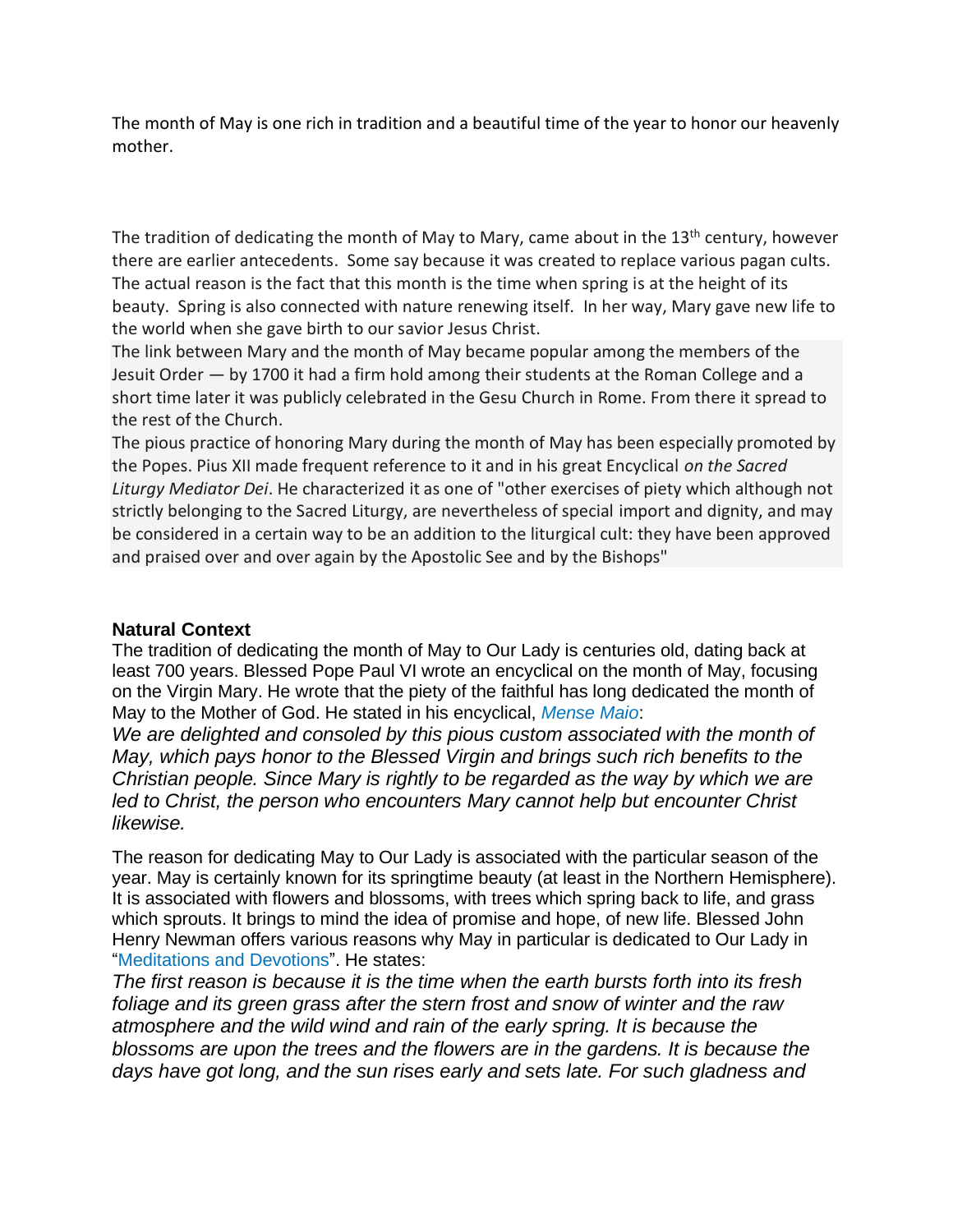### *joyousness of external Nature is a fit attendant on our devotion to her who is the Mystical Rose and the House of Gold.*

Blessed Newman admits that sometimes May is a rainy, cool month. However, it always remains a month of promise and hope, the prelude to summer, the season of light. It is in this sense that it represents Mary. She reflects the light of Christ.

In classic western culture, both Greek and Roman, May was connected with the beginning of new life. This ancient belief led to May being associated with the motherhood of Mother Earth and thus to motherhood in general. It is for this reason that Mother's Day is celebrated in May in many countries. This connection between May and motherhood led Christians to adopt May as the month of our Lady, the Mother of God and our heavenly Mother. She brought life into the world by giving birth to her Son, Jesus, who brought about a new spring.

#### **Liturgical Context**

May is normally part of the Easter season, the period of fifty days which lasts from Easter to Pentecost. During this time we celebrate the Lord's Resurrection from the dead, a celebration which culminates with his Ascension to the Father and the sending of the Holy Spirit to the Church on Pentecost. It is a fitting time to dedicate to the Blessed Virgin Mary, to recall her intense joy over her Son's Resurrection and the comfort and guidance she gave to the Apostles during this difficult period.

During the Easter season, Mary's presence in the beginnings of the Church is emphasized. She was present in the first community of disciples. In Acts [1:14,](http://www.usccb.org/bible/acts/1) she was present with the Apostles in the upper room as they prayerfully waited for the descent of the Holy Spirit with hopeful expectation. As Pope St. John Paul II stated in *[Redemptoris](http://w2.vatican.va/content/john-paul-ii/en/encyclicals/documents/hf_jp-ii_enc_25031987_redemptoris-mater.html) Mater,* "Mary was in the Upper Room, where the Apostles were preparing to take up this mission with the coming of the Spirit of Truth: she was present with them. In their midst Mary was "devoted to prayer" as the "mother of Jesus" (cf. Acts 1:13-14), of the Crucified and Risen Christ." Her maternal presence was humble and discreet but fundamental. Among them, she acted as a guide, an exceptional witness of the mystery of Christ, a role she had since His conception and birth, as well as a model of true faith.

Emeritus Pope Benedict XVI vividly described Mary's maternal presence among the disciples after Jesus' Resurrection. He [stated:](https://books.google.ca/books?id=smFpAgAAQBAJ&pg=PT113&lpg=PT113&dq=april+30+2006+pope+benedict&source=bl&ots=bN1BoE1nE0&sig=mY4GZgIHc3rkZY3ogdy8CKqQtks&hl=en&sa=X&ved=0ahUKEwiO47-ZmqfTAhXH24MKHWOqARUQ6AEIPTAF#v=onepage&q=april%2030%202006%20pope%20benedict&f=false)

*In the days that followed the Lord's resurrection, the Apostles stayed together, comforted by Mary's presence, and after the ascension, they persevered with her in prayerful expectation of Pentecost. Our Lady was a mother and teacher to them, a role that she continues to play for Christians of all times…*

The Easter season is a fitting time to recall Mary's immense joy over her Son's Resurrection and to rediscover her role as mother and teacher in our lives. Mary has a unique role in the God's plan of salvation and in the Church. She consented to the coming of the Savior and cooperated in developing His mission. She brought Him into the world, raised Him and lovingly stood by His side during the years of His hidden life. She supported Him during His public ministry in a quiet way, beginning at Cana, where by her intercession Jesus performed His first miracle (John [2:1-12\)](http://www.usccb.org/bible/john/2). She cooperated in His work, even uniting her own suffering with that of her Son, standing at the foot of His cross. Mary was Jesus' first disciple, humbly following Him during every step of His journey and mission. She trusted in God completely and lived by His grace. She is our model of true discipleship and of complete faith.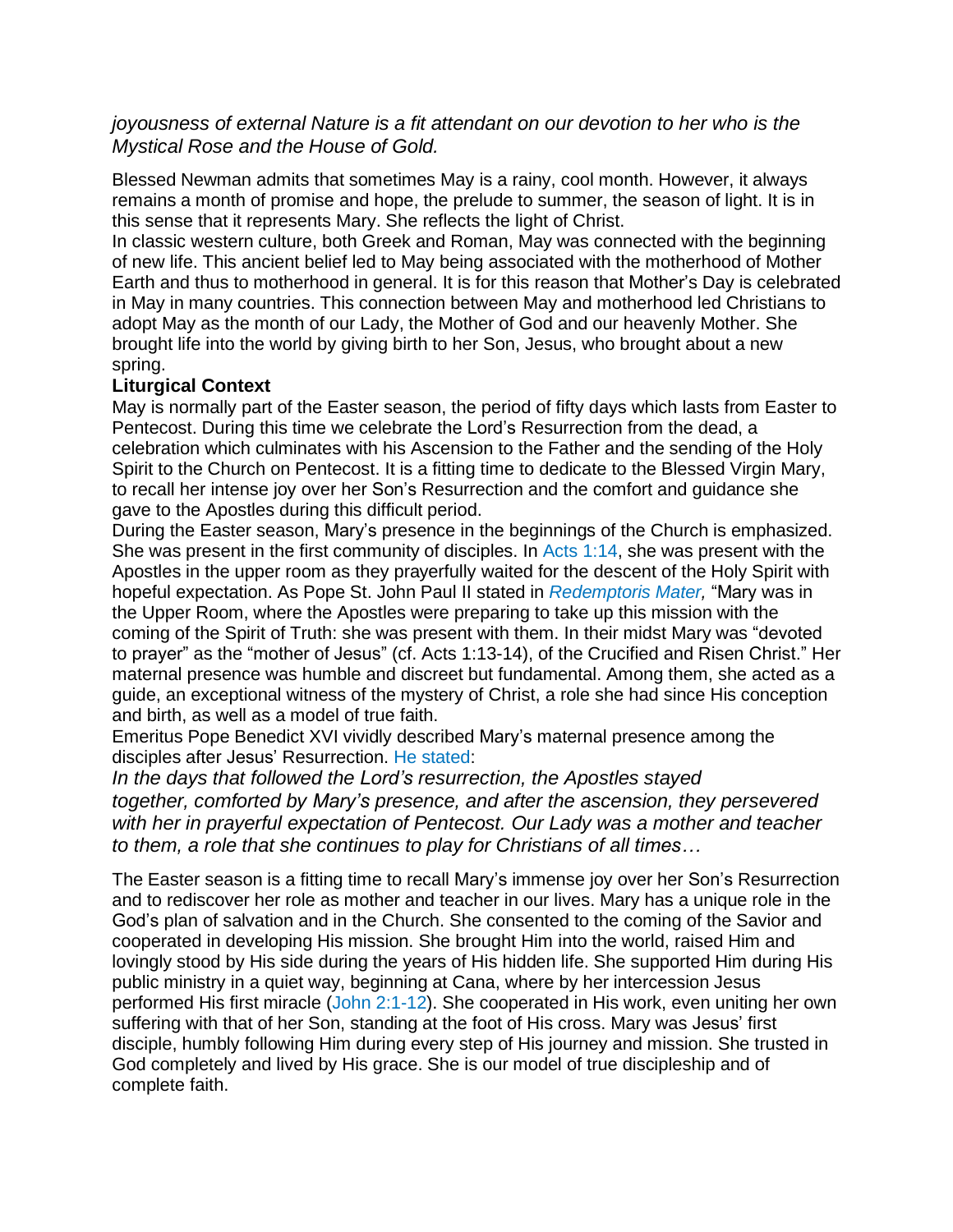During the Easter season we are more aware of Mary's motherly presence and love. It is perhaps for this reason that popular tradition has dedicated the month of May, which falls during this liturgical season, to Our Blessed Mother.

#### **Turning to Our Heavenly Mother**

The Blessed Virgin Mary offered the disciples her prayers, motherly care, and witness. She continues to offer us her motherly love and intercession. During this month of May, let us rediscover her maternal role in each of our lives. Let us offer our spiritual mother our sincere prayers, that just as she aided the first Apostles with her prayers, she may also guide and intercede for us in our journey of faith. Let us learn from her how to love and trust God completely and how to be faithful witnesses of the risen Lord.

### **OK, THEN WHY THE CROWNING?**

If, like myself you grew up in a Catholic community in the 1950's, a May crowning is nothing new to you.

Usually on the first weekend of May the second graders made their First Communion, were rushed home to celebrate but only after the mandatory pictures had been taken and then pulled out of our white suits and the girls white dresses and veils so that they would not be wrinkled or dirtied. Because, Sunday night there was the May Crowning, when we were back in church in those white suits with the Buster Brown Collars with the fluffy bow ties, (look it up on Google) and the girls in their multi-petticoated white dresses and veils processing into the church, angelically, with our candles with the exception of one girl from the class who had been selected to crown Mary. she was escorted in by a court of eighth grade girls who were probably there to make sure that she didn't kill herself ascending and descending the long wobbly steps that were jury-rigged to Mary's Side altar while she was wearing her mother's wedding dress that had been hurriedly altered so it sort of fit. In the process with all of the pomp that a German parish could provide she somehow got a large gold crown studded with gems on to the large statue of the Immaculate Conception. On one level we can look back on this ceremony and find the humor but at the same time there was something awe inspiring that the whole parish came out for this event with an intensity of faith in the underlying purpose and did so with the degree of solemnity that was clearly visible.

But like many Catholic traditions, this one has gone by the wayside in most communities. And while it's only a nice tradition, there's something powerful in those communal memories, especially the ones that form our souls.

When you grew up around Eucharistic processions, it's hard not to take a knee before the Blessed Sacrament. And many who may rarely make it to church might find themselves smiling fondly at the thought of crowning Mary their Queen.

This devotion isn't just about assenting to the mystery of Mary's Queenship, the idea that as the mother of the King of Heaven she is the Queen of Heaven. Certainly, the crown offers that symbolism, and it's nothing to be shrugged at. But we're not crowning her with gold and diamonds, we're crowning her with flowers. It's not a queen's coronation, but a mom's. What made those celebrations held in our youth in that community back in Pa. or, for that matter the ones that have been held here in these past years isn't the flower crown woven specially by a parishioner or ordered specially from the florist to fit her fiberglass head, it's the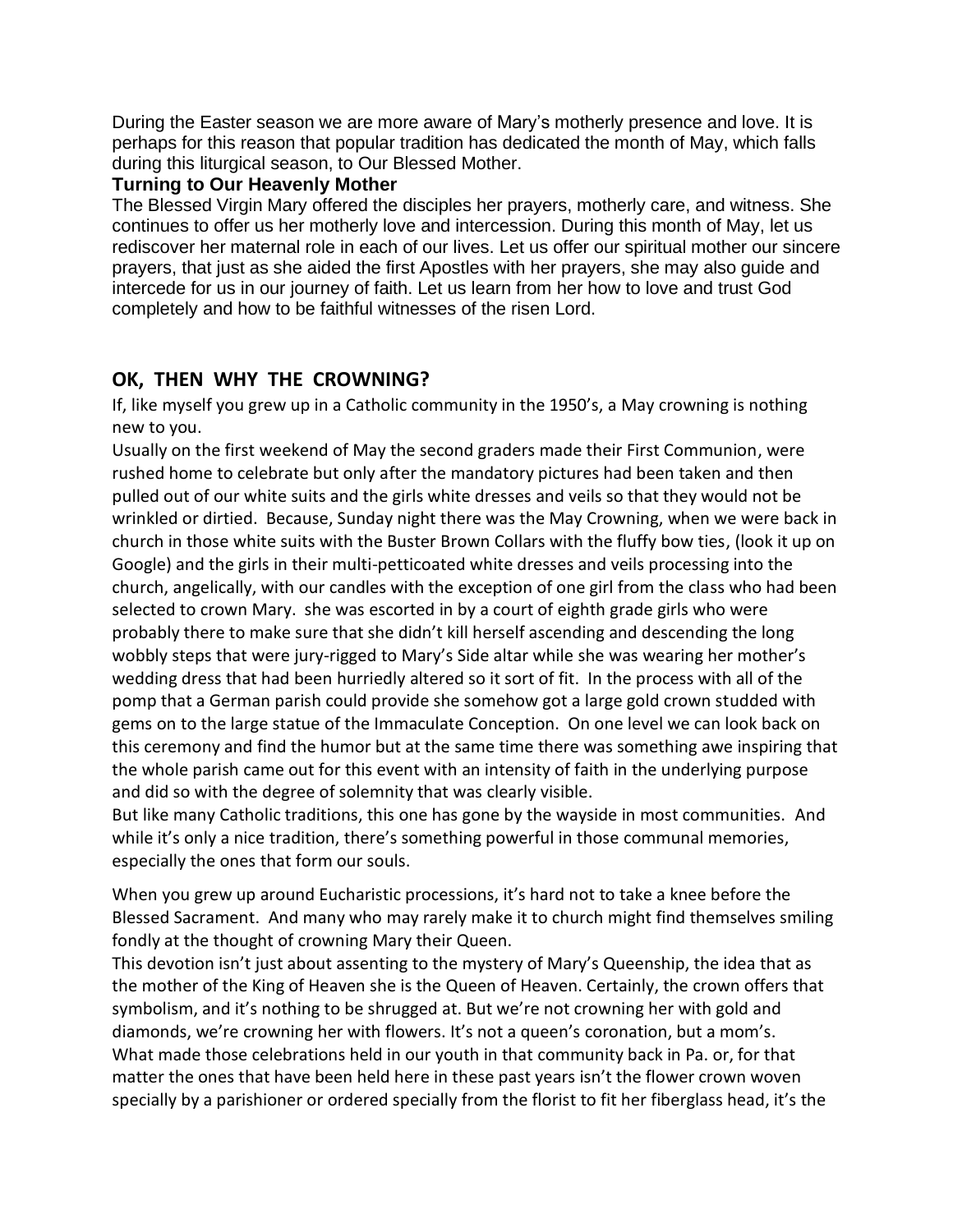flowers lovingly placed before her (some carefully grown, others purchased, others picked at the last minute.

What is important and a revelatory moment for the rest of is the attitude of the children picking just the right flower from their garden, or perhaps with their parents help at the store so they can find the perfect thing for Mary—this is what's most beautiful. This old Catholic tradition teaches little ones to look for something beautiful to offer to their Mother in Heaven. It teaches them to love her in a tangible way. And it is also a teaching moment in how that love is expressed to their mothers at home.

What this action provides for all who participate actively or as observers is a tangible way for them to love the Blessed Mother. And when we participate, it's a way for them/us to become like children again – her children.

### **MOTHER'S DAY**

Needless to say today is Mother's Day. According to the History Channel, the observance has roots in ancient Greece and Rome; in Europe when, on the fourth Sunday in Lent, the faithful were encouraged to return to their "mother church" for a special service; and in the suffragette and peace movement during the time of the Civil War. It was officially recognized in the United States by President Woodrow Wilson in 1908. This second Sunday in May has become a popular day to honor an important relationship.

Mother's Day, as celebrated in the United States, is a secular holiday – this is not to say that the Church does not have a deep love and devotion to our mothers of the Catholic faithful and all mothers. Motherhood is the recognition of life. In the creative aspect of the human person, man and woman come together to image God by bringing forth life. This is something we celebrate without ceasing.

In the Church, we celebrate the Solemnities of Mary, Mother of God, the Assumption, the Immaculate conception; we show our love and devotion through private liturgies such as the rosary, dedications to Our Lady, and many devotions. Our recognition of the Virgin Mother of God as the Mediatrix of all graces and the Co-Redemptrix is in a more fitting way, our celebration of all motherhood.

Celebration of Mother's Day is important in our culture as it is in our faith. In the Catholic Church, we recognize the importance of putting our faith into our action. I encourage you to take the opportunity today to do something charitable for your mother, something charitable for mothers in the community, to recognize and thank God for the gift of life, and to speak with the Virgin Mother.

To all the moms in the parish and outside the parish – through the intercession of the Virgin Mother, I pray that you have a blessed Mother's Day.

To Jesus through Mary,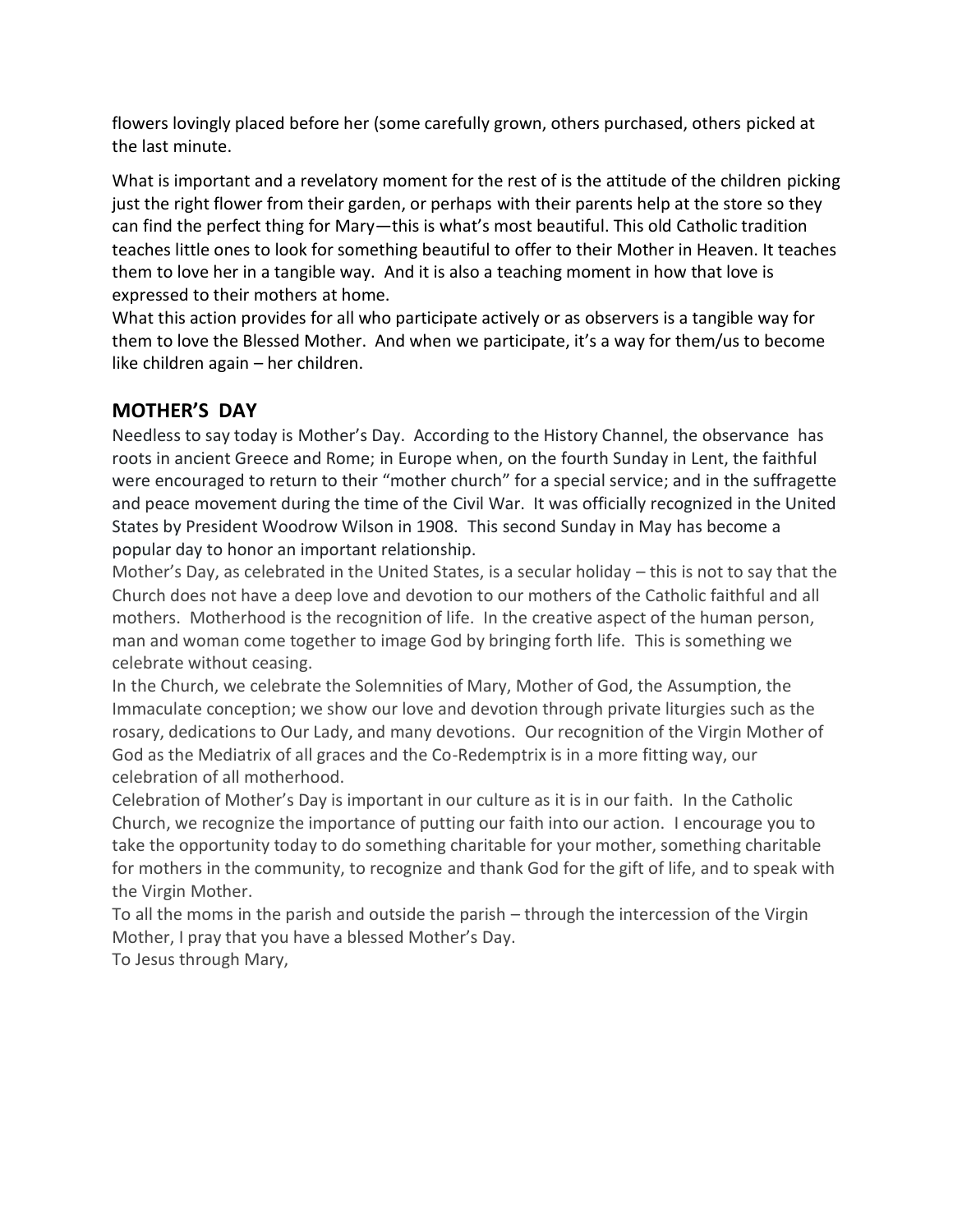## **WEEKDAY REFLECTIONS FIFTH WEEK OF EASTER**

#### **Indwelling of the Trinity**

#### *Monday of the Fifth Week of Easter*

"Whoever loves me will keep my word, and my Father will love him, and we will come to him and make our dwelling with him." (Jn. 14:23)

Children seem to get it. They seem to understand that God dwells in their hearts. Of course if you asked them how they know this they may look at you with a confused look and not know how to respond. But, nonetheless, somehow they do understand that God dwells within them. So what would you say if someone asked you, "How do you know that God comes and makes His dwelling within you?" Perhaps you also may be at a loss for words to describe this incredible mystery of our faith. Do you believe this to be true? That God wants to make your heart and soul His dwelling place? If so, how does this happen?

By the gift of faith we, like little children, just know that God wants to dwell within us. We know that He wants to possess our souls, speak to us, strengthen us, lead us and guide us. We know, by the gift of faith, that God is real and desires the deepest and most intimate relationship with us. We just know.

The good news is that faith leads to understanding. This means that the more we are attentive to the voice of God speaking within us, leading and guiding us, the more we begin to understand His indwelling presence. As St. you Augustine said, "Faith is to believe what do not see. The reward of faith is to see what you believe." Faith in God's indwelling presence leads us to the answer of the question above. The answer is one that God and God alone can give to us. We can share our faith with others, give witness to His presence in our lives, and give those around us the answer to that question through faith. How do I know God dwells within me? The answer: Because I see Him there, I speak to Him there, and He speaks to me. Reflect, today, upon the Lord living within you. Let Him speak to you and, in that ever deepening

conversation, allow His Indwelling Presence to grow and to become manifest to others. God wants to not only dwell within you, He also wants to shine through you.

Lord, come live in my heart. Make my heart Your dwelling place. Help me to see You there, to *meet You there, to converse with You and to love You in my soul. Jesus, I trust in You.*

#### **A Troubled Heart**

#### *Tuesday of the Fifth Week of Easter*

"Do not let your hearts be troubled or afraid." (Jn. 14:27)

What a wonderful reminder that we all need to hear on a regular basis. "Do not let your heart be troubled." And "Do not let your heart be afraid." How often do you follow that advice? Interestingly, it's actually more than advice. It's a command of love from our Lord. He wants to be clear and wants us to know that a fearful and troubled heart is not of Him. To be troubled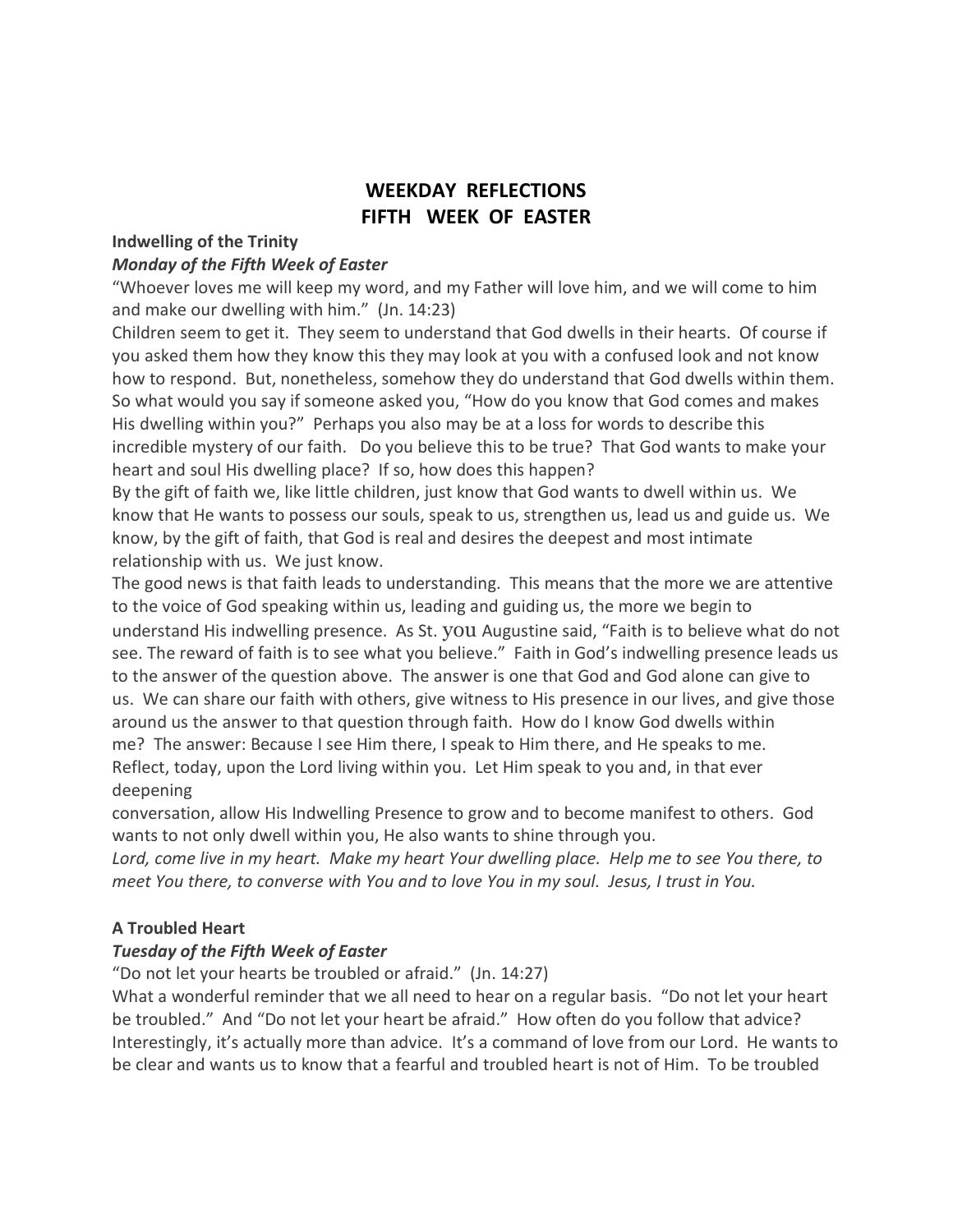and fearful is a great burden and weighs us down. Jesus desperately wants us to be free of these burdens. He wants us to be free so that we can experience the joy of life. So what is it that burdens you in life the most? Is there something in your life that you obsess about, are angry about, can't let go of or that tends to dominate your life? Or perhaps your burden is more subtle. Perhaps there is nothing that overwhelms you but, instead, is a constant burden in a small way, always there in the background. These burdens can be quite difficult when they last from year to year.

The first step to freedom is to see the burden for what it is. Identify it and seek to identify the underlying cause. If the cause of your burden is your own sin, repent of it and seek Confession. This is the best way to experience immediate freedom.

If, however, your burden is the result of another's actions or some situation in life that is out of your control, then you are in a unique position to surrender to our Lord, giving Him complete control of this situation. Freedom is found in total surrender, trust and abandonment to His will.

Spend some time today reflecting upon that which burdens you the most in life. What is it that weighs heavily upon you? It is this, more than anything else, that Jesus wants to enter into and lift for you. He wants you free so that you can experience the joy that He has to offer you in life.

Lord, I want to be free. I want to experience the joy You have in store for me. When the burdens of life weigh me down, help me to turn to You in my need. Jesus, I trust in You.

#### **Being Pruned**

### *Wednesday of the Fifth Week of Easter*

"I am the true vine, and my Father is the vine grower. He takes away every branch in me that does not bear fruit, and everyone that does he prunes so that it bears more fruit." (Jn. 15:1-2) Are you willing to let yourself be pruned? Pruning is necessary if a plant is to produce an abundance of good fruit or beautiful flowers. If, for example, a grapevine is left to grow without pruning, it will produce many small grapes that are good for nothing. But if care is taken to prune the vine, the maximum number of good grapes will be produced. Jesus uses this image of pruning to teach us a similar lesson in bearing good fruit for His Kingdom. He wants our lives to be fruitful and He wants to use us as powerful instruments of His grace in the world. But unless we are willing to go through the purification of spiritual pruning from time to time, we will not be the instruments that God can use.

Spiritual pruning takes the form of letting God eliminate the vices in our lives so that the virtues can be properly nourished. This is especially done by letting Him humble us and strip away our pride. This can hurt, but the pain associated with being humbled by God is a key to spiritual growth. By growing in humility, we grow ever more reliant upon the source of our nourishment rather than relying upon ourselves, our own ideas and our own plans. God is infinitely wiser than us and if we can continually turn to Him as our source, we will be far stronger and better prepared to let Him do great things through us. But, again, this requires that we let Him prune us.

Being spiritually pruned means we actively let go of our own will and our own ideas. It means we give up control over our lives and let the master grower take over. It means we trust Him far more than we trust ourselves. This requires a true death to ourselves and a true humility by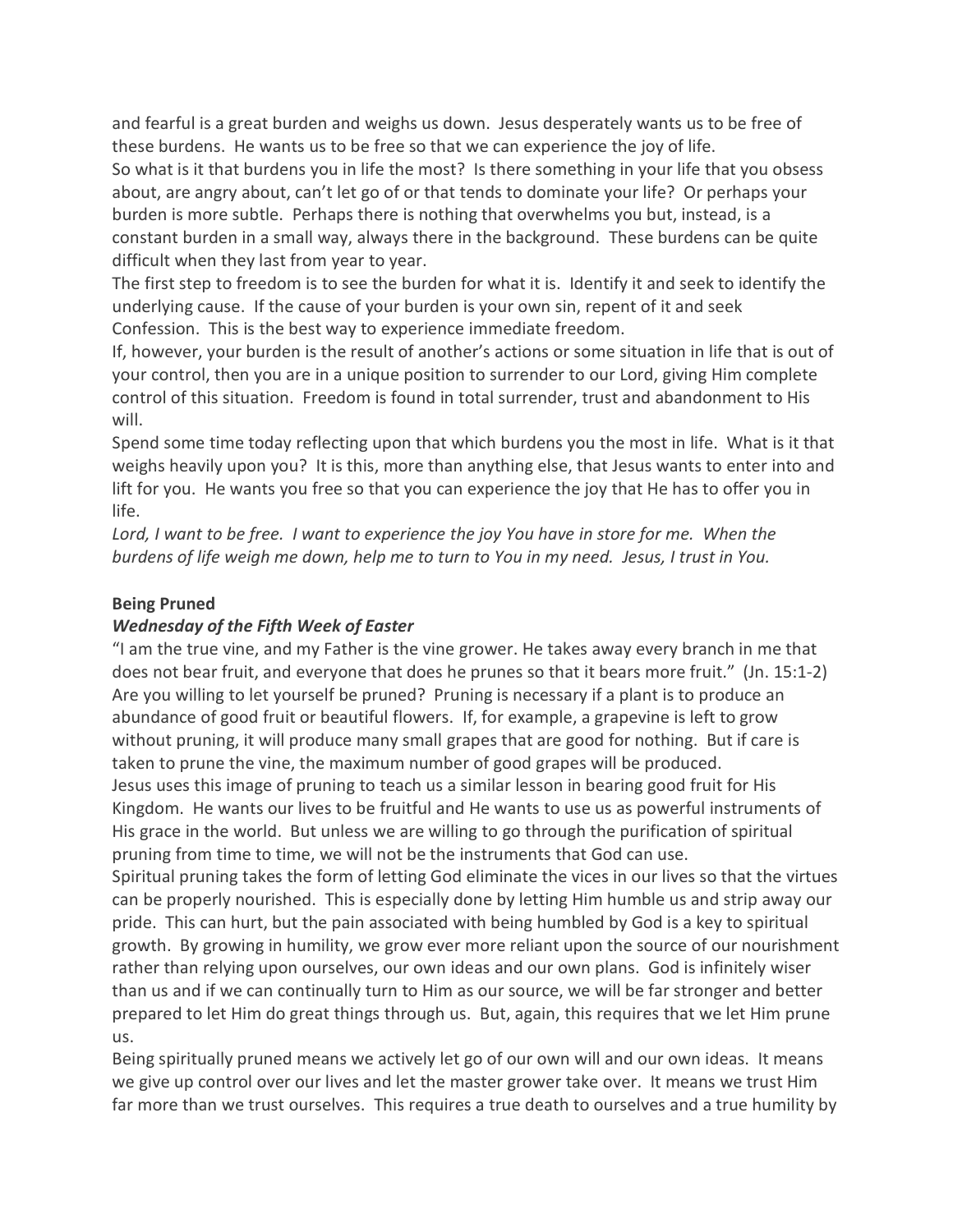which we acknowledge we are completely reliant upon God in the same way a branch is reliant upon the vine. Without the vine, we shrivel and die. Being firmly attached to the vine is the only way to life.

Pray this day that you will let the Lord prune away all that is not of Him in your life. Trust in Him and His divine plan and know that this is the only path to bearing the good fruit God wants to bear through you.

Lord, I pray that You prune away all my pride and selfishness. Purify me of my many sins so that I can turn to You in all things. And as I learn to rely upon You, may You begin to bear an *abundance of good fruit in my life. Jesus, I trust in You.*

### **Unlimited and Unconditional Love**

### *Thursday of the Fifth Week of Easter*

"As the Father loves me, so I also love you." (Jn. 15:9)

There are three beautiful insights we should take from this passage.

First, the love of the Father for the Son is perfect in every way. It is unconditional and allconsuming. It's total and selfless. In receiving the Father's love, Jesus receives all He needs. Second, the love Jesus receives from the Father cannot be contained. It cannot be kept to Himself. The love of the Father is such that it overflows from Jesus' heart. It is this overflowing love that pours forth from Jesus to us.

Third, a key thing to ponder in this is that this overflowing love, now given to us, cannot be contained within us either. It must overflow from our hearts to others. Therefore, if we are to be true recipients of the love of the Father and the Son, we must in turn let that love pour forth onto others in an "unlimited" and "unconditional" way.

Think about it. "Unlimited." "Unconditional." Is this truly possible? Is it possible to be so radical and total in our love of others? Yes, it's possible only if the love we speak of originates in the heart of the Father, given to the Son, and then poured out upon us to distribute freely. Reflect, today, upon the fact that the love you are called to share with others originates in the Heart of the Father in Heaven. The first and most important step in learning to love with the Father's Heart is to let God love you. This can be very hard to do. It can be hard to let God love you, to receive that love, and to let it affect you deeply. But if you can continually let God love you with His perfect love, you will start to see that this love automatically flows forth from you as if it were an overflowing river of grace and mercy.

Lord, I do love You and know that I am loved by You. Help me to be open to Your love. Help me to let that love sink in so that it may also overflow from my heart to others. Jesus, I trust in You.

### **You Are Chosen**

### *Friday of the Fifth Week of Easter*

"It was not you who chose me, but I who chose you and appointed you to go and bear fruit that will remain." (Jn. 15:16)

Children love to play games. When a game is organized between two teams, kids will often line up and wait to be chosen. Each child hopes to be chosen first. It is affirming to be wanted for the team. When a child is chosen last this can be difficult and hurtful.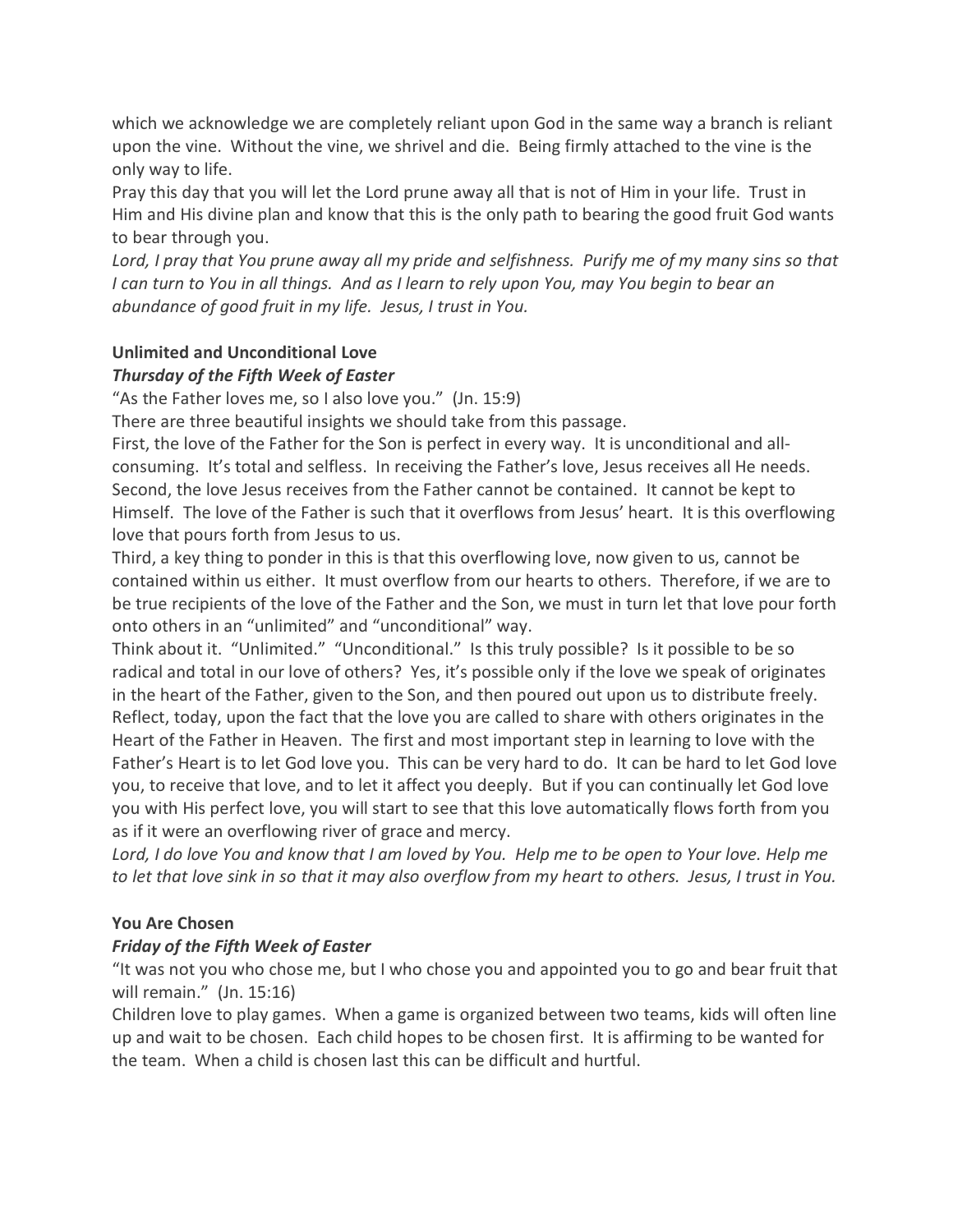This reveals the desire within each of us to belong and to be wanted. The good news is that God does choose each one of us. He wants us as a member of His family and He wants us to belong to Him. This is essential to understand and, when it is understood, it is very affirming. It is a good spiritual practice to regularly reflect upon the fact that God chose us even before we were born. He knew us from all eternity and set His eyes upon us, longing to bring us into His fold. We need to understand this, accept it and believe it. We do belong.

God not only chooses us to belong to Him, He also chooses us for His mission. He wants to use us to go and bear fruit for His Kingdom. He wants to use us for a sacred purpose and a divine calling. Being a member of His "team" means that our lives have purpose and meaning. No matter how "unqualified" we may feel at times to make a difference, we must remember that God does not see us that way. Rather, He sees the infinite potential within each of us and chooses to use that potential for the building up of His Kingdom.

Reflect, this day, on two short phrases: "I have chosen you" and "Go and bear fruit." Accepting your call from God will change your life and will also change the lives of those whom you are called to serve.

Lord, I know You have chosen me. I accept Your call in my life. I accept the fact that You have *appointed me to fulfill Your mission in a unique and glorious way. Help me to continually say "Yes" to Your call. Jesus, I trust in You.*

#### **Persecution**

#### *Saturday of the Fifth Week of Easter*

"Remember the word I spoke to you, 'No slave is greater than his master.' If they persecuted me, they will also persecute you." (Jn. 15:20)

Do you want to be like Jesus? If so, beware of what that means. It's easy to think that the closer we grow to Christ the more we will be loved and understood by the world. We can think that everyone will see our holiness and admire it and all will be good and easy in life.

But all we have to do is look at the life of Christ to know this is not the case. He was obviously perfect in every way. As a result, He was treated with great malice and persecution. It's hard to fathom the dark truth that they actually killed Him. In the dark of the night, He was arrested, given a mock trial, found guilty and sentenced to death. His punishment was then carried out immediately.

Why did they do this to the Son of God? Why would someone so perfect and merciful in every way be so cruelly treated?

If we were there, as His first followers, we would have most likely been shocked, frightened, scandalized and confused. We may have thought that Jesus messed up and lost hope in Him. But His plan was perfect in every way and His plan did centrally involve Him enduring false accusations and malicious persecution. And by freely accepting this abuse, He redeemed the world.

So back to the original question, "Do you want to be like Jesus?" This is a tough question when we look at it in the light of what happened to Him. "No slave is greater than his master." "If they persecuted me, they will also persecute you." These are tough sayings to accept and agree to.

Persecution is something from which we should not run. We should not despair if it happens and we should not hold our head low. Why? Because persecution is a clear sign that we are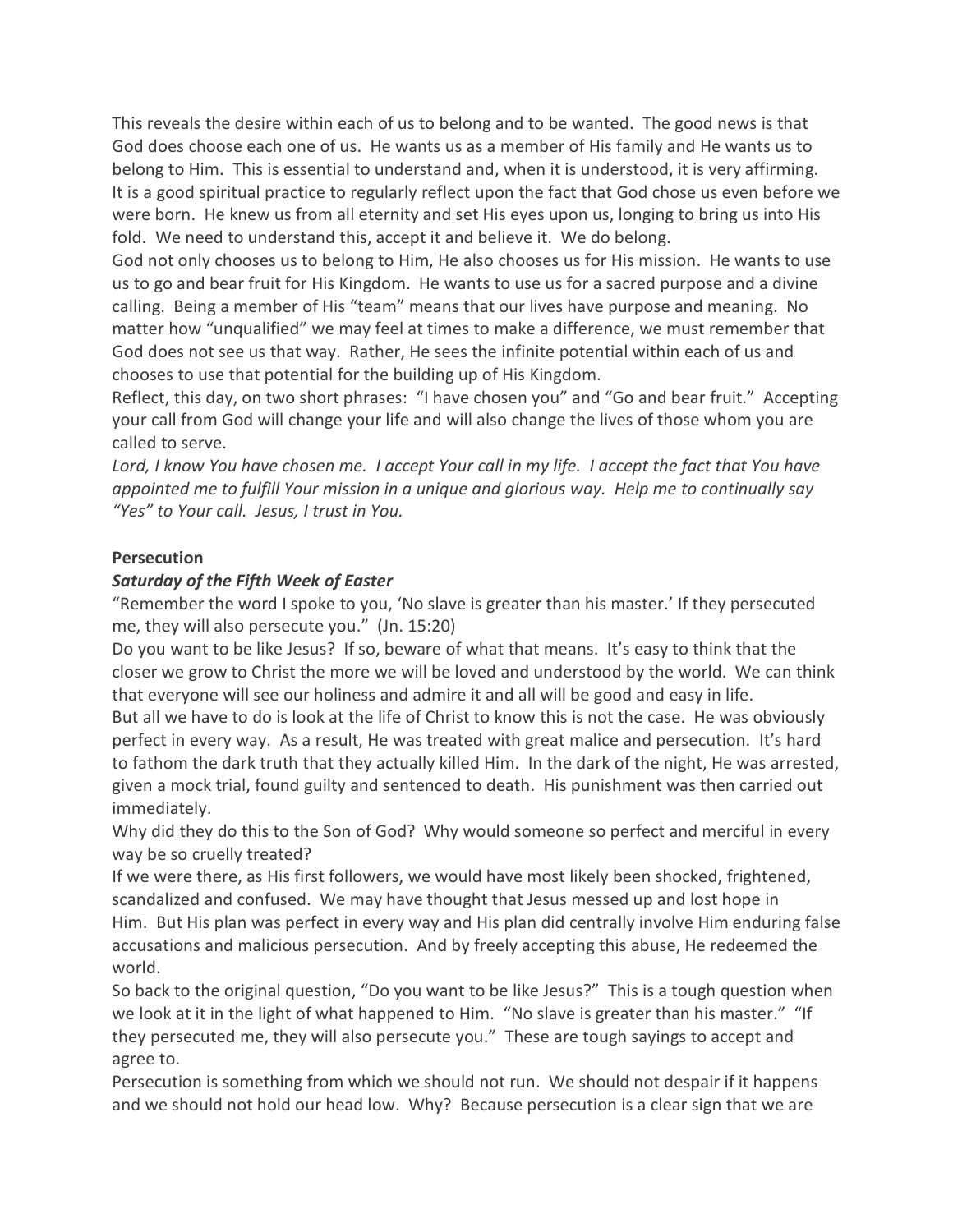following in the footsteps of our Master. We are more deeply united to Christ as a result of persecution than we could ever realize.

The key is to know that God intends to use all maltreatment for good if we let Him. And we let Him use it for good when we surrender it to Him and receive it freely, not begrudgingly. Our response must be to "rejoice and be glad" that we have been found worthy to follow in the steps of our Divine Lord.

Ponder today any form of persecution or injustice you suffer for the sake of your faith and embrace of the Gospel. The Lord wants to use that if you let Him.

Lord, I do surrender to You all that weighs me down. I give any suffering I receive for being Your *follower. May I not only imitate You in Your suffering, but also in Your willing embrace of it. Jesus, I trust in You.*

### **PRAYERS**

### **NOVENA PRAYER FOR AN END TO THE CORONAVIRUS PANDEMIC**

O Mary, full of grace, Patroness of this nation and Mother of the Church, in this time of illness and worldwide need we seek your intercession for the human family before your Son's throne of grace and mercy. We ask for strength in adversity, health in weakness, and comfort in sorrow. Help us, O Blessed Mother, to be filled with confidence and trust in the tender compassion of our God. Let us not be afraid, like our own Saint Marianne Cope, who entrusted her life and ministry among the outcasts of society into the care of our Divine Physician. Continue to watch over all who are sick as well as those who care for them and give wisdom to all who are seeking a cure. We ask this through Christ, our Lord. Amen.

### **A PRAYER IN GRATITUDE FOR OUR MOTHERS**

### Good and Gentle God,

we pray in gratitude for our mothers and for all the women of theory who have joined with you in the wonder of bringing forth new life. You who became human through a woman, grant to all mothers the courage they need to face the uncertain future that life with children always brings.

Give them the strength to live and to be loved in return, not perfectly, but humanly. Give them the faithful support of husband, family and friends as they care for the physical and spiritual growth of their children.

Give them joy and delight in their children to sustain them through the trials of motherhood. Most of all, give them the wisdom to turn to you for help when they need it most.

*- Author Unknown*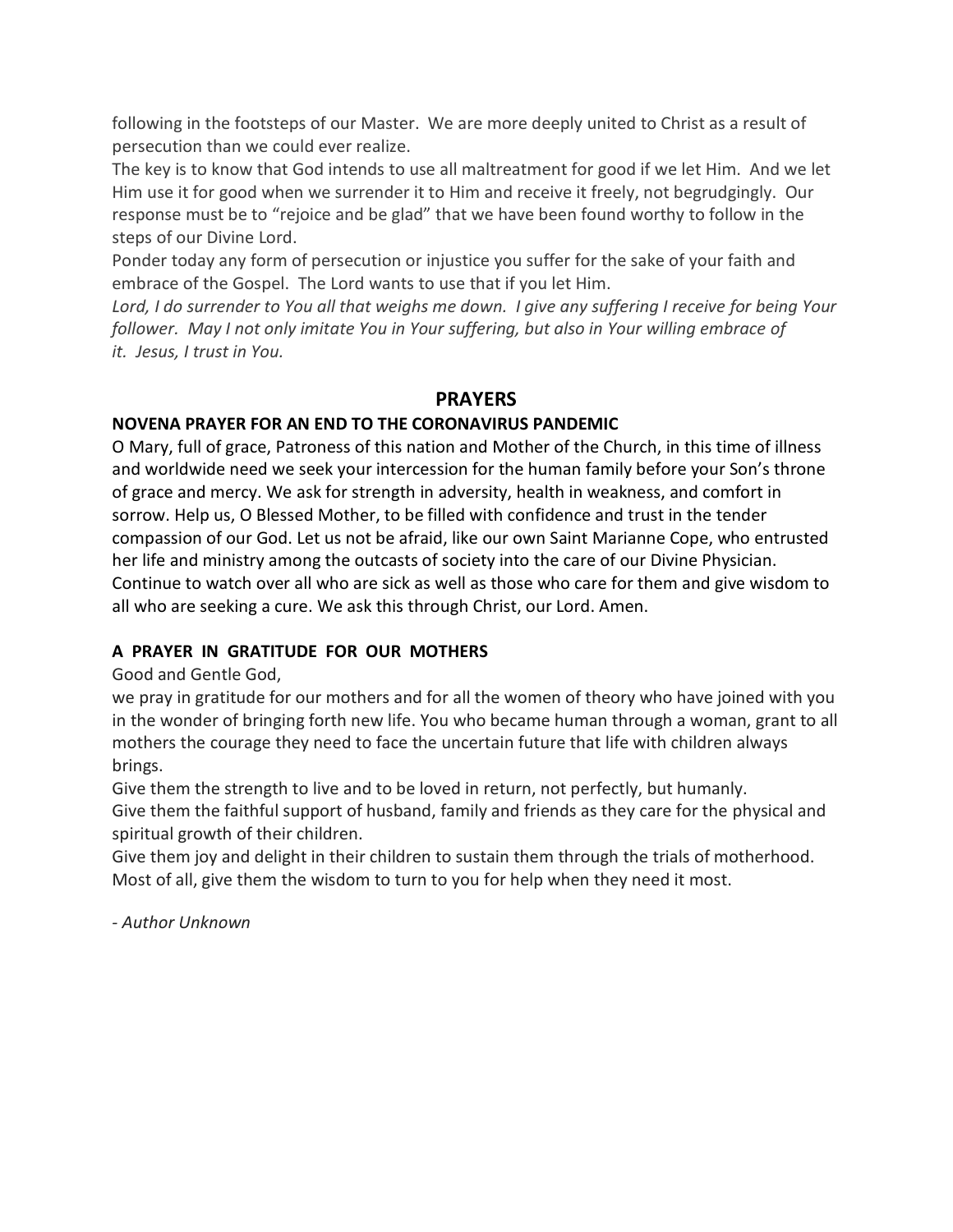

"Quick, act casual."

### Mother's Day at Mass

#### April 30, 2019 by [Amy Welborn](https://amywelborn.wordpress.com/author/amywelborn/)

Mother's Day is still over a week away, but I thought I'd toss this out there, especially for any priests who might wander by. It's a repeat of an old post, but still, I think, worth considering:



*My mother & a friend in Nogales, 1950's.*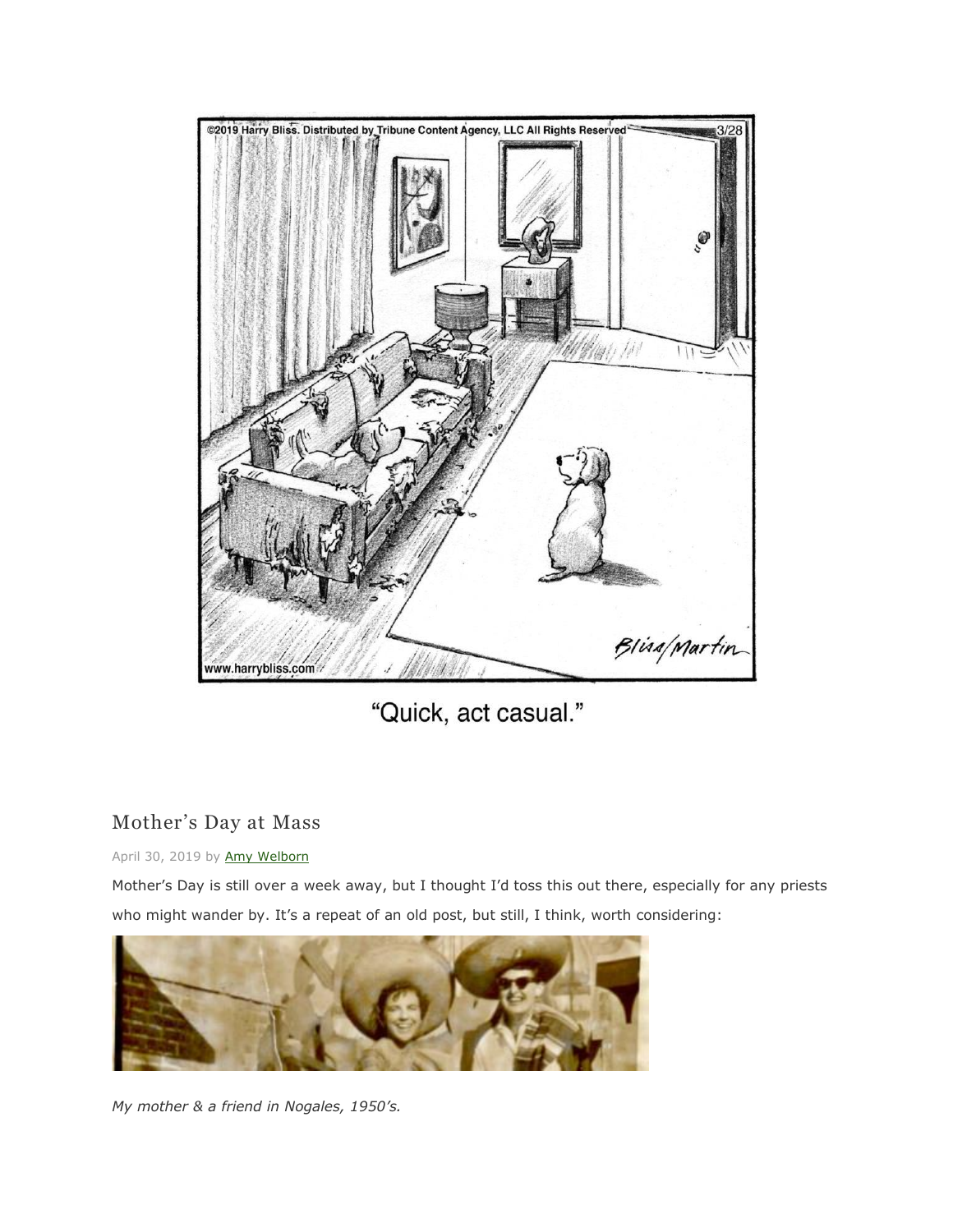The question of how to "recognize" mothers at a Mother's Day Mass is a fraught one.

There is, of course, the view (*mine)* that everything that happens at Mass should relate only to the liturgical year. Stop doing all the other stupid things, thanks. As a community, we're free to celebrate whatever in whatever way we choose outside of Mass, but when it comes to Very Special Mass in Honor of Very Special Groups of *any* sort – scouts, moms, dads, youth, 'Muricans….I'm against it.

But of course, over the years, American sentimental pop culture creeps into the peripheries of liturgical observance, and quite often, here we are at Mass on the second Sunday of May, with the expectation that the Moms present must be honored.

I mean…*I went to the trouble to go to Mass for the first time in four months to make her happy…you'd better honor her….*

This is problematic, however, and it's also one of those situations in which the celebrant often feels that he just can't win. No matter what he does, *someone* will be angry with him, be hurt, or feel excluded.

Because behind the flowers and sentiment, Mother's Day is very hard for a lot of people – perhaps it's the most difficult holiday out there for people in pain.

So when Father invites all the moms present to stand for their blessing at the end of Mass and the congregation applauds….who is hurting?

- Infertile couples
- Post-abortive women
- Post-miscarriage women
- Women whose children have died
- People who have been abused by their mothers
- People with terrible mothers, even short of outright abuse
- Women have placed children for adoption
- People who've recently lost their mothers. Or not so recently.
- Women who are not now and might never be biological or adoptive mothers and who wonder about that and are not sure about how they feel about it.

And then there are those of us who value our role as mothers, but who really think Mother's Day is lame and would just really prefer that you TRY TO GET ALONG FOR ONE STUPID DAY instead of giving me some flowers and politely clapping at Mass.

#### *So awkward.*

Nope. Making Mothers stand up, be blessed and applauding them (the *worst)* at Mass is a bad idea for a lot of reasons.